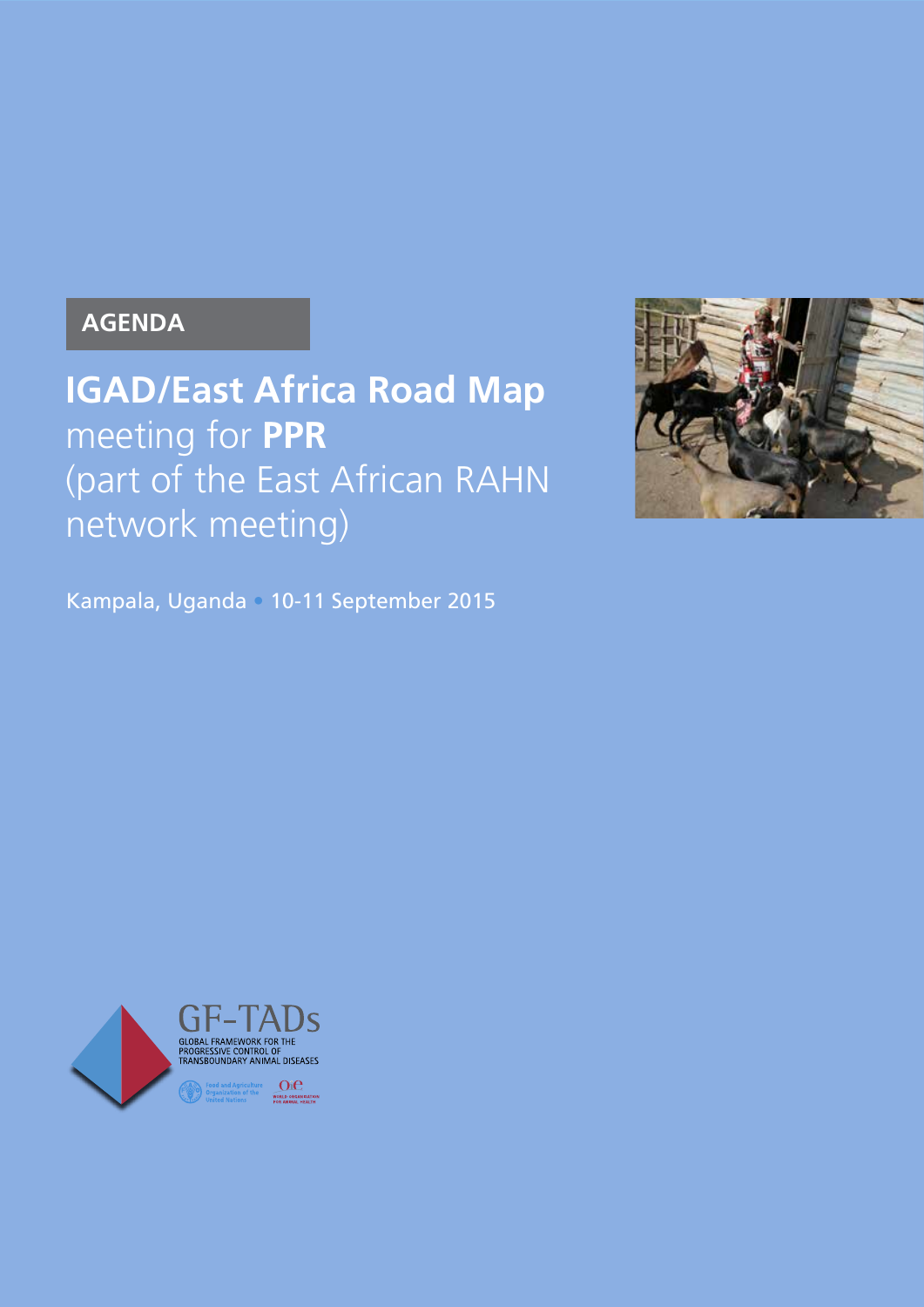| 08:30-09:00   | <b>Registration of participants</b>                                                            |                               |  |
|---------------|------------------------------------------------------------------------------------------------|-------------------------------|--|
|               | <b>OPENING CEREMONY</b>                                                                        |                               |  |
| 09:00-10:00   | • OIE Remarks                                                                                  | OIE Representative            |  |
|               | • AU-IBAR Remarks                                                                              | <b>AU-IBAR Representative</b> |  |
|               | • IGAD Remarks                                                                                 | <b>IGAD Representative</b>    |  |
|               | • EAC Remarks                                                                                  | <b>EAC Representative</b>     |  |
|               | • FAO Remarks                                                                                  | FAO Representative            |  |
|               | • Opening Remarks                                                                              | CVO Uganda                    |  |
|               | <b>Objectives of the meeting</b>                                                               | S. Munstermann                |  |
|               | <b>Participants' introductions and expectations</b>                                            | Participants                  |  |
| 10:00-10:30   | <b>Tea/coffee break</b>                                                                        |                               |  |
|               | <b>SESSION 1: INTRODUCTION TO THE GLOBAL CONTROL AND ERADICATION</b><br><b>STRATEGY (GCES)</b> |                               |  |
|               | Chair: Bouna Diop                                                                              |                               |  |
| 10:30-11:10   | General overview of the GCES, its tools and<br>different steps to be implemented               | E. Raizman                    |  |
| 11:10-11:40   | Vaccination, vaccination protocols,<br>Post vaccination evaluation                             | F. Njeumi                     |  |
| 11:40-12:00   | Surveillance tool                                                                              | S. Munstermann                |  |
| 12:00 - 12:20 | Role of Epi-and Laboratory networks                                                            | F. Njeumi                     |  |
| 12:20-13:00   | <b>Discussion</b>                                                                              |                               |  |
| 13:00-14:00   | Lunch                                                                                          |                               |  |
|               | <b>SESSION 2: UNDERSTANDING THE PPR SITUATION (GCES COMPONENT I)</b>                           |                               |  |
|               | Chair: IGAD                                                                                    |                               |  |
| 14:00-16:00   | Country reports                                                                                | Facilitator                   |  |
| 16:00-16:25   | <b>Tea/coffee break</b>                                                                        |                               |  |
|               | <b>SESSION 3:: REGIONAL ACTIVITIES</b>                                                         |                               |  |
|               | Chair: Samule Wakhusuma                                                                        |                               |  |
| 16:25-16:30   | Introduction by the Chair                                                                      |                               |  |
| 16:30-16:50   | <b>AU-IBAR</b>                                                                                 | AU-IBAR                       |  |
| 16:50-17:10   | AU-PANVAC on vaccine quality control                                                           | AU-PANVAC                     |  |
| 17:10-17:30   | <b>IGAD</b>                                                                                    | <b>IGAD</b>                   |  |
| 17:30-17:45   | EAC                                                                                            | EAC                           |  |
| 17:45-18:00   | Discussion                                                                                     |                               |  |
| 18:00         | <b>Closure of Day 1</b>                                                                        |                               |  |
|               |                                                                                                |                               |  |

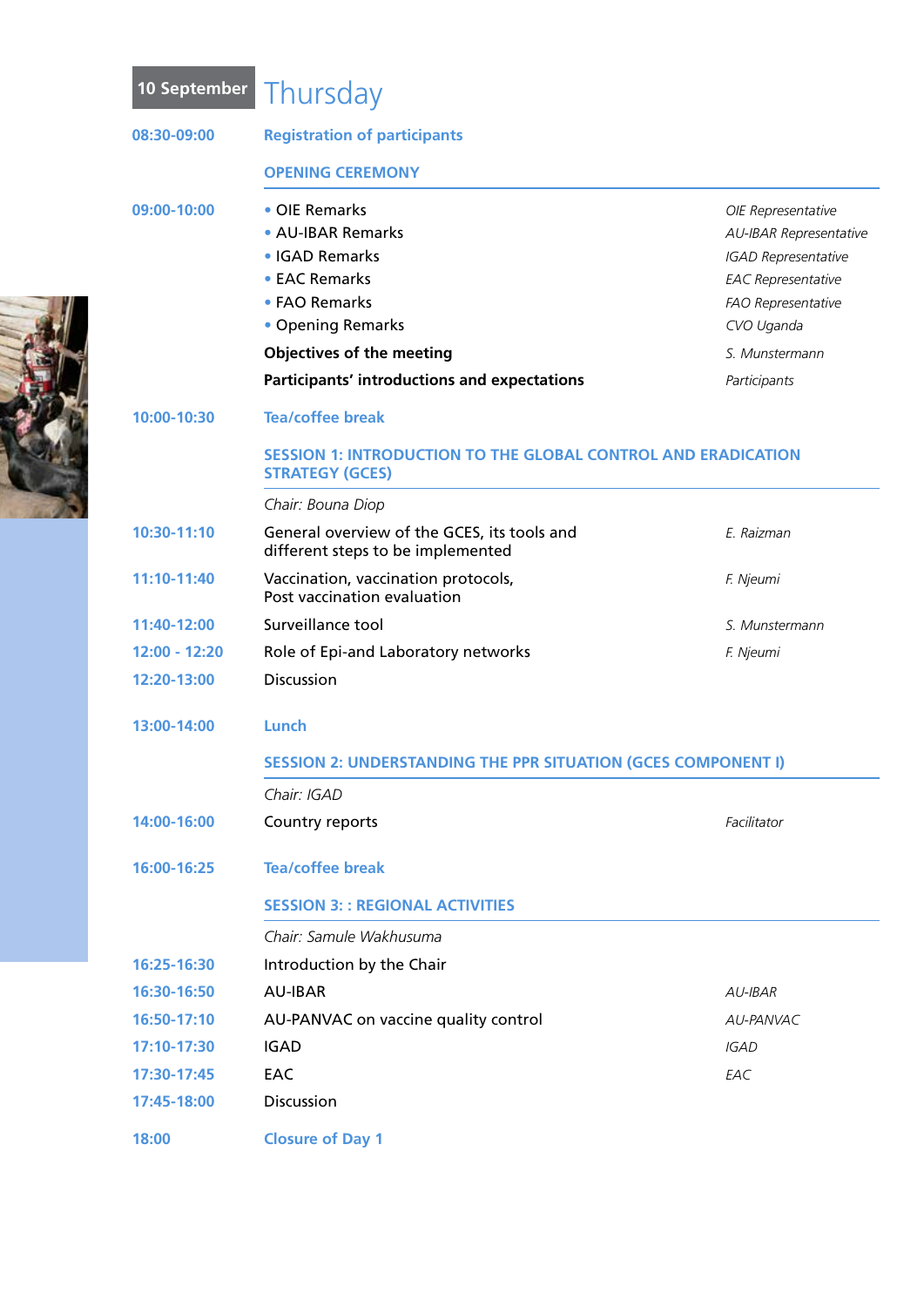## 11 September **Friday**

|             | <b>SESSION 4: GCES COMPONENTS II AND III</b>                                                                                                                |                                     |  |
|-------------|-------------------------------------------------------------------------------------------------------------------------------------------------------------|-------------------------------------|--|
|             | Chair: FAO                                                                                                                                                  |                                     |  |
| 09:00-09:20 | <b>Component II: Linking quality of Veterinary Services to</b><br>progressive control of PPR                                                                | N. Leboucq                          |  |
| 09:20-09:30 | <b>Background to Component III</b>                                                                                                                          | F. Njeumi                           |  |
| 09:30-10:30 | Component III: Combining PPR control with the control<br>of other small ruminant diseases                                                                   | Moderators:<br><b>Working Group</b> |  |
|             | • At national level                                                                                                                                         |                                     |  |
|             | • At sub-regional level                                                                                                                                     |                                     |  |
|             | Working session: Brief introduction, Individual country work,<br><b>Report back to plenary, Discussion</b>                                                  |                                     |  |
| 10:30-11:00 | <b>Coffee break</b>                                                                                                                                         |                                     |  |
|             | <b>SESSION 5: ESTABLISHING A SUB-REGIONAL VISION</b>                                                                                                        |                                     |  |
|             | Chair: S. Munstermann                                                                                                                                       |                                     |  |
| 11:00-11:20 | The PPR Monitoring and Assessment Tool (PMAT)                                                                                                               | N. Leboucq                          |  |
| 11:20-13:00 | Self-assessment on the basis of objectives of GCES<br>Working session: Brief introduction, Individual country work,<br><b>Report back to plenary</b>        | Moderators:<br><b>Working Group</b> |  |
| 13:00-14:00 | Lunch                                                                                                                                                       |                                     |  |
| 14:00-14:30 | Explain and establish Governance components<br>(Regional Advisory Group)                                                                                    | F. Njeumi                           |  |
| 14:30-15:30 | National/regional vision for time line toward eradication<br>Working session: Brief introduction, Individual country work,<br><b>Report back to plenary</b> | Moderators:<br><b>Working Group</b> |  |
| 15:30-16:00 | <b>Coffee break</b>                                                                                                                                         |                                     |  |
| 16:00-16:30 | <b>Discussion</b>                                                                                                                                           | Facilitator                         |  |
| 16:30-17:30 | • Recommendations from Abidjan<br>• Recommendations to countries<br>• Recommendations to the Working Group                                                  | Facilitator                         |  |
| 17:30       | Conclusions and closure of the Workshop                                                                                                                     | S. Munstermann<br>E.Raizman         |  |